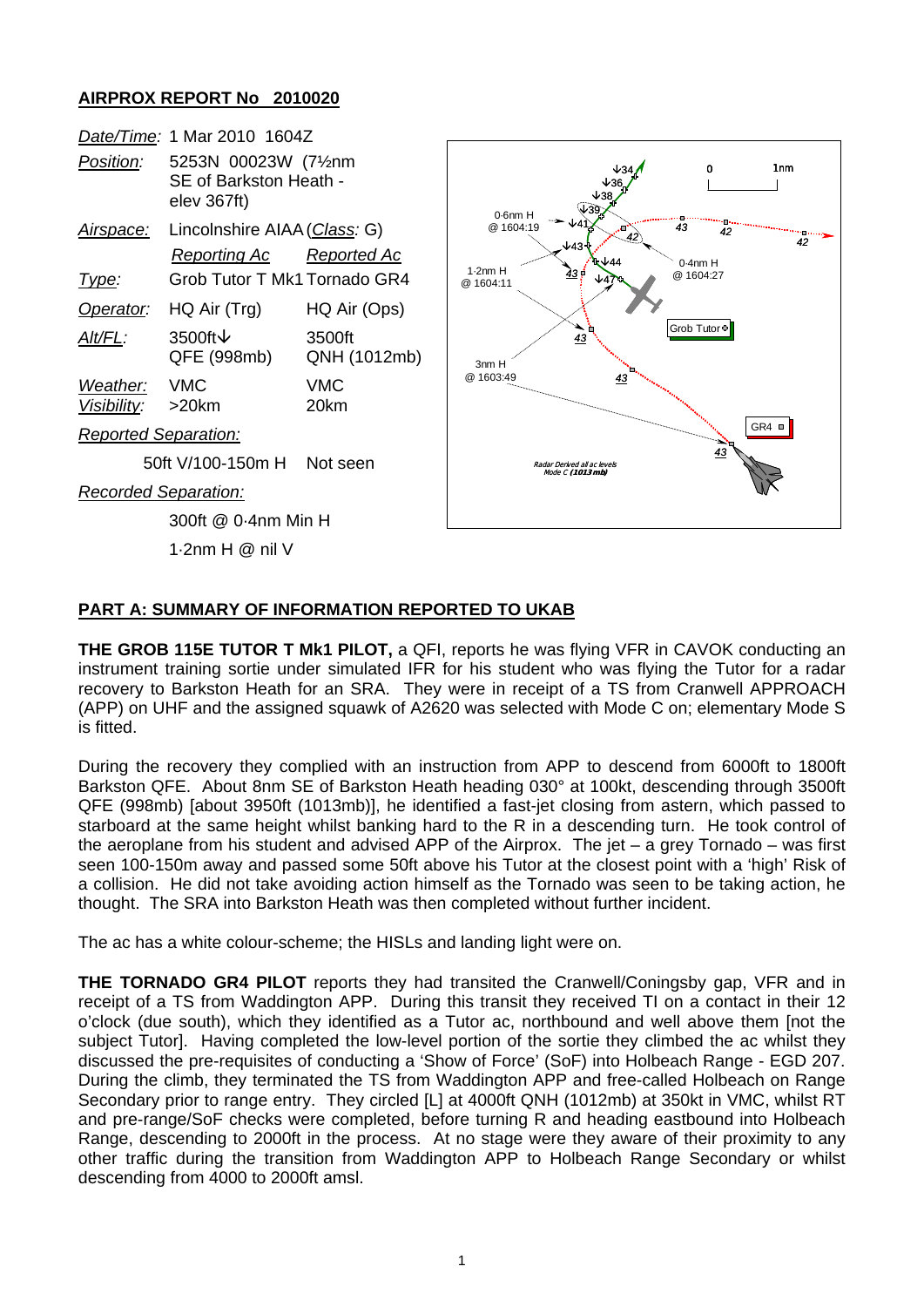UKAB Note (1): The GR4 crew had already switched from Waddington APP, and subsequent to loitering some 12-15nm SSE of Barkston Heath - and SSE of the Airprox location - the Airprox occurred as they were setting course eastbound towards Holbeach Range.

**THE CRANWELL APPROACH CONTROLLER (APP1)** reports that he was handing over the operating position to the relief controller, having been on console for 2 hours. He was acting as a mentor to a trainee controller who had been working within his capacity, the IFR traffic having decreased from 3 tracks to 2. His trainee was concentrating on another ac close to the Tutor operating at a similar level, but not a threat. [UKAB Note (2): At about the time of the position handover at 1604:18, another Tutor is shown 11/2nm E of the subject Grob Tutor, westbound maintaining FL88.] He – the mentor - completed the hand over of the position to the relief controller. At no time was the conflicting ac seen prior to the Tutor pilot declaring an Airprox.

**THE CRANWELL APPROACH CONTROLLER (APP2)** reports that he was in the process of taking over the Approach position from an experienced mentor (APP1) and his trainee controller. Prior to plugging in, APP1 provided a brief of the traffic situation: a King Air downwind in the Cranwell radar pattern and a Tutor about 10nm SE of Barkston Heath, heading 030° in the descent to 1800ft QFE. Once content with the overall scenario, APP1 unplugged and he plugged in. As the trainee was unplugging he sat down whereupon the Tutor pilot reported a close Airprox with a Harrier and asked if he had seen anything. At the time of the handover there was no traffic that was deemed to be conflicting with the 2 ac on frequency, and therefore he did not ascertain whether any TI had been passed to the Tutor crew. There was a considerable amount of garbling of squawks and label overlap and he had to rotate the SSR labels prior to being able to respond with TI on what he perceived to be the reported ac (the only fast moving contact in that vicinity) which was wearing a range squawk and tracking away to the E indicating FL41 Mode C. At this point the Tutor was indicating FL31 Mode C.

**THE CRANWELL ATC SUPERVISOR** reports that the Watchman ASR and MSSR were fully serviceable; the Watchman Ground Clutter Filter (GCF) was selected on. The Cranwell Aerodrome Weather State Colour Code (CC) was: BLU – min 8km; lowest cloud SCT 2500ft agl; the workload on the Unit was assessed as 'low'. After arranging a controller change for APP, at the time of the position handover he was dealing with an administrative issue. After this had been dealt with the UHF APP RT frequency - Stud 5 - was then selected for monitoring purposes, whereupon the Grob Tutor crew immediately reported the Airprox. The other ac – the GR4 - appeared to be a fast moving contact, well above and passing behind him.

**HQ AIR ATM SAFETY MANAGEMENT** reports that the Tutor was recovering to Barkston Heath under a TS from Cranwell APP on UHF 280·775MHz. The initial vectoring for the Tutor crew was given by a trainee controller under instruction from an experienced mentor – APP1. At 1602:26, the Tutor crew called Cranwell APP, "*Cranwell APPROACH* [C/S] *request radar recovery to Barkston with Juliet"*. The Tutor crew was asked to report their position, to which they responded "*squawking 2-6-2- 0* [C/S] *a Tutor 2 P-O-B currently 5 miles south east of Barkston heading 3-0-0 flight level 5-0 request traffic service radar to SRA".* At 1603:02 a TS was applied and the Tutor crew was instructed to descend to a height of 1800ft QFE (998mb). The conflicting ac – the Tornado GR4 - was about 6½nm SSE of the Tutor in a L turn at this point, squawking A7002 [Danger Areas General that was selected at 1600:26 - 4min before the CPA] and indicating FL49 Mode C [deemed verified]. At 1603:42, when the GR4 was about 5nm SE of the Tutor heading NW, the Tutor crew was instructed to turn R onto a heading of 030°. Between 1603 and 1604:18 various transmissions were made in relation to the SRA but no TI was given. At 1604:11 the conflicting Tornado was 1·2nm S of the Tutor just commencing a R turn. The handover of the APP control position was carried out at about 1604:18, when another experienced controller – APP2 - took over responsibility for the position from APP1. At 1604:19, the radar recording shows the Tornado GR4 turning R through NE indicating FL43 – 0·6nm astern and 200ft above the Tutor – the latter descending through FL41. [UKAB Note (3): The CPA occurred at 1604:27, as the Tornado GR4 passed 0·4nm abeam the Tutor that had steadied on 030°; vertical separation of 300ft Mode C was apparent, the Tornado GR4 indicating FL42 some 300ft above the Tutor that was descending through FL39.] From this point the range opens but still no TI was given. At 1604:30 the Tutor crew reported "[C/S] *we've just had a..close*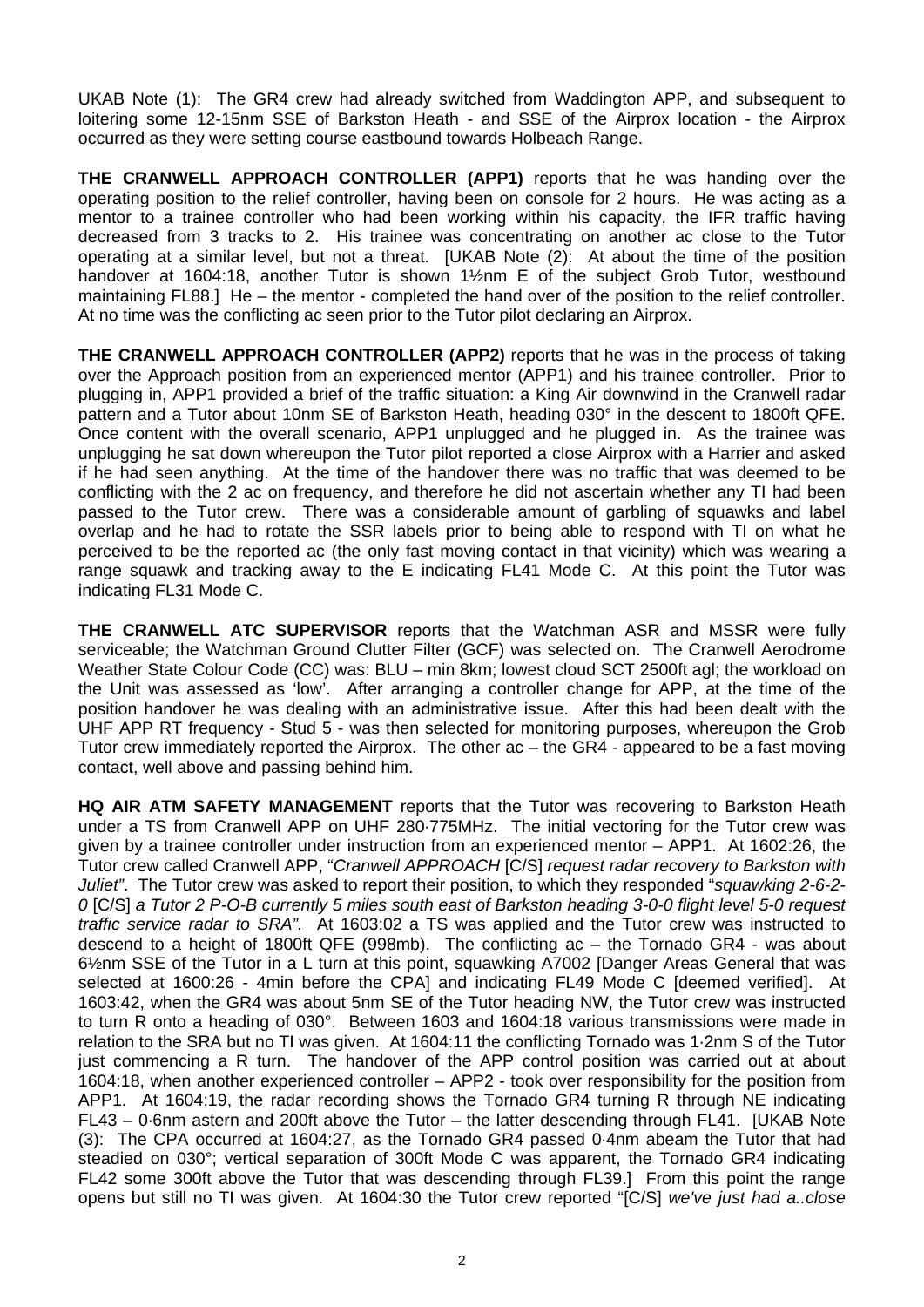*Airprox..with a Harrier* [sic – but actually the GR4] *did you see him on radar?".* APP responded "[Tutor C/S] *traffic now indicating East of your position 3 miles tracking East 4 thousand feet descending",* whereupon the Tutor crew reported the Airprox on the RT.

This Airprox occurred in Class G airspace between traffic under a TS and the GR4 operating VFR without an ATS. The incident was further complicated by the controllers involved conducting a position handover in the time frame of the Airprox - initially by the trainee as part of his training and then completed by his mentor. No TI was passed on the fast moving VFR traffic. From the controllers' accounts, it would appear that the CPA and turn that caused the Airprox happened during the handover. This Command believes that there was ample time before the handover to call the traffic and, given the speed and direction of the GR4 towards the Tutor, would have been best practice. It is clear that the process of a trainee handing over a control position was a contributory factor to this Airprox. It is also noted that due to the difference in performance of the ac involved and the geometry of the encounter, it would have been difficult for the crew of the Tutor to take effective avoiding action against the fast-jet, even with accurate and timely TI. Shortly before the CPA the much faster jet turned directly at the Tutor and passed close enough to cause concern.

SATCO Cranwell has highlighted the issues surrounding this Airprox in a recent Unit Standards Bulletin; controllers have been reminded to pay particular attention to the traffic situation during the handover of operating positions. This Command has also recommended that this scenario is incorporated into Unit training simulations.

**HQ AIR (TRG)** comments that under a TS the Tutor crew could have expected TI on the Tornado. The GR4 crew were going about their business VFR and it seems that they did not see the Tutor. With a recorded minimum horizontal separation of 0·4nm there was little Risk of collision but as the Tornado approached from behind the Tutor, the crew may have been concerned by the fast moving GR4 passing close aboard.

**HQ AIR (OPS)** comments that, while it is disappointing that TI was not passed to the Tutor concerning the GR4, it would not have materially changed the circumstances of the reported Airprox. The GR4 maintained a traffic service until required to change to the range frequency; the reported position of the Airprox is less than 2min flying time from the range boundary and the crew would have needed to be talking to the range. It is unclear whether the GR4 saw the subject Tutor or not; they report seeing a northbound Tutor and avoiding it but there is no certainty that the Tutor they saw was the subject aircraft. Additionally the GR4 crew were not aware of a proximate pass. However, just inside ½nm is not unreasonable if visual and this may be a matter of perception. If the subject Tutor was indeed seen by the GR4 then there was no risk of collision, and the Tutor perceived the proximity of the GR4 to be too close.

## **PART B: SUMMARY OF THE BOARD'S DISCUSSIONS**

Information available included reports from the pilots of both ac, transcripts of the relevant RT frequencies, radar video recordings, reports from the air traffic controllers involved and reports from the appropriate ATC and operating authorities.

It was clear from the radar recording that the Grob crew were not able to see the GR4 approaching from astern without any prior warning from APP, until it overtook them on the starboard side. A military controller Member was disappointed that the controllers had not spotted the GR4 and that TI had not been passed in this situation. With three pairs of eyes focusing on the display at various stages during the handover of the operating position it was surprising that none had detected the GR4 closing steadily on the Tutor from the S. The Board was briefed that no fewer than 6 other Tutor ac were operating to the E of the Airprox location at the time, so there was a lot to look at and assimilate, plus significant potential for SSR label overlap to mask the presence of the GR4 after the CPA, but the GR4 was readily discernable as it approached from the S. Moreover, the GR4 had spent over 4min loitering to the S of the Airprox location before heading N and then E into the range, so the effectiveness of the controllers' scans and consequently the TS provided to the subject Tutor